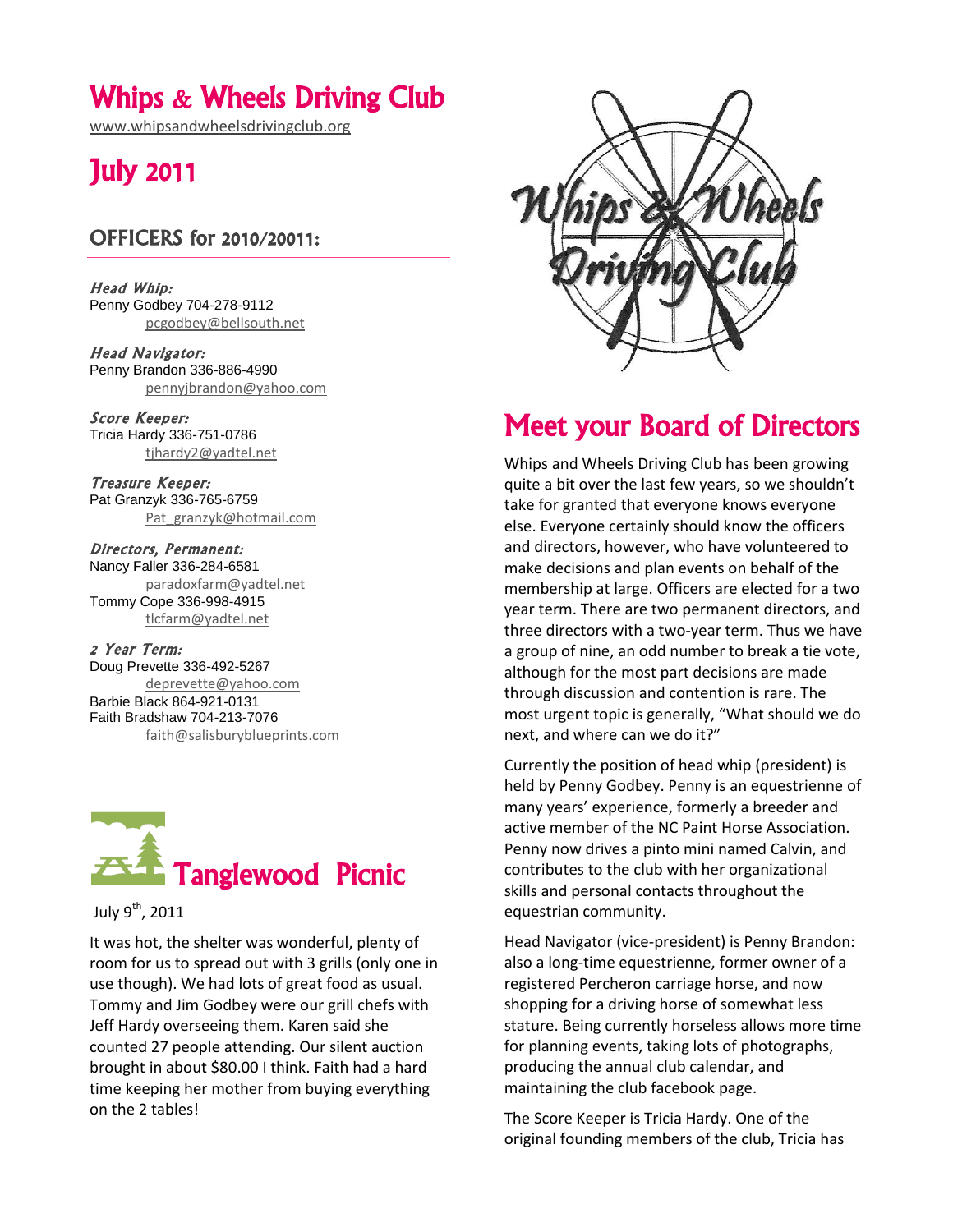been editor of the newsletter since the very first one in December 2005. Tricia also maintains membership files and insurance waivers, holds the club equipment, maintains the club website, and hosts the quarterly directors' meetings. Tricia is a tireless volunteer and invaluable member of the club.

Club Treasure Keeper (treasurer) is Pat Granzyk. Pat has been driving horses for many years, is a long-time member of the club, and a faithful volunteer. Although driving less than in years past, Pat continues to attend events and support the club with her volunteer activities.

Two-year term board members are Doug Prevette, Barbie Black, and Faith Bradshaw. Faith is the previous club president, and one of the founding members. Faith drives a matched pair of white Percheron mares that have been in regular attendance at club events. Faith hosts the annual Valentines Drive every February, and is very active in other ways, as well. Barbie Black, former president of the American Driving Society and licensed judge, lends her professional expertise to many club discussions, and her emphasis on safety is a constant reminder to us all. Doug Prevette has been an active member of the club for many years, with his beautiful black Percherons. We hope he will continue to participate in the years to come.

Permanent directors are Nancy Faller and Tommy Cope, both founding members. The very first club fun drive was held at Paradox Farm in 2005, and there have been many more events at Paradox over the years. Nancy Faller is generous with her time and with her property, and the club is extremely fortunate to have her as a member. Tommy Cope is a long-time horseman who has trained more driving horses than he can remember (Who was that grey horse in the 2010 calendar?).The second club drive, in January 2006, was held at TLC Farm. TLC is also a favorite driving venue, and the club has been fortunate to return there year after year.

The Board of Directors' meetings are held quarterly, generally in Mocksville at MAD Ceramics/Horseramics, Tricia Hardy's shop. Any club member is welcome to attend. Please contact Tricia Hardy for times and directions. Also, if you have an issue that you would like to bring before the board, please contact Penny Godbey to be

added to the agenda. The current board has almost completed the two year term for which it was elected, and will hold elections for new officers in November. If you wish to serve as an officer, you should be nominated by another club member for the slate of candidates. Service on the board requires a commitment in time, but is rewarding for the participants.

Whips and Wheels Driving Club has had many changes in membership over the years, but is fortunate to have many of the founding members still active as participants and leaders. New members add fresh ideas and expertise, and are welcomed into the group. We hope there continues to be interest in carriage driving as a sport and WWDC as an active association for the promotion of recreational driving, social interaction, education, and fun.

#### BOD Meeting July 18<sup>th</sup>, 2011

Barbie Black, Faith Bradshaw, Pat Granzyk, Penny Godbey, Penny Brandon and Tricia hardy were in attendance. Barbie brought a guest Patty Bishop.

The meeting was called to order at 6:30. The previous Board minutes were passed out Faith motioned we accept and seconded by Barbie, minutes were approved. Pat said the balance in the treasury is \$1883.15. The Silent auction at the July 9<sup>th</sup> picnic brought in \$75.75 and the Continuous Drive in June \$100.00.

Penny Godbey has too much on her plate at the moment and wants to cancel the August event, but Patty Bishop and Barbie Black later volunteered to take it over since we already have the Woodleaf Community Center booked and Penny had already talked to possible speakers.

Faith talked about a possible new place for us to hold our September event. Faith, Marilyn Colvin & I went there Saturday July  $16<sup>th</sup>$  to check it out, riding, not driving. The owner of Small Town Stables in Statesvill[e www.smalltownstables.com](http://www.smalltownstables.com/) is very willing to work with us in setting up a drive. It was VERY WET when we were there and that will be a problem since there is a hill going down from the barn and back up and it was VERY slick red clay. He did tell Faith he could open up a lower pasture for us to park in since there is very limited parking up at the barn as long as it is not WET! In addition,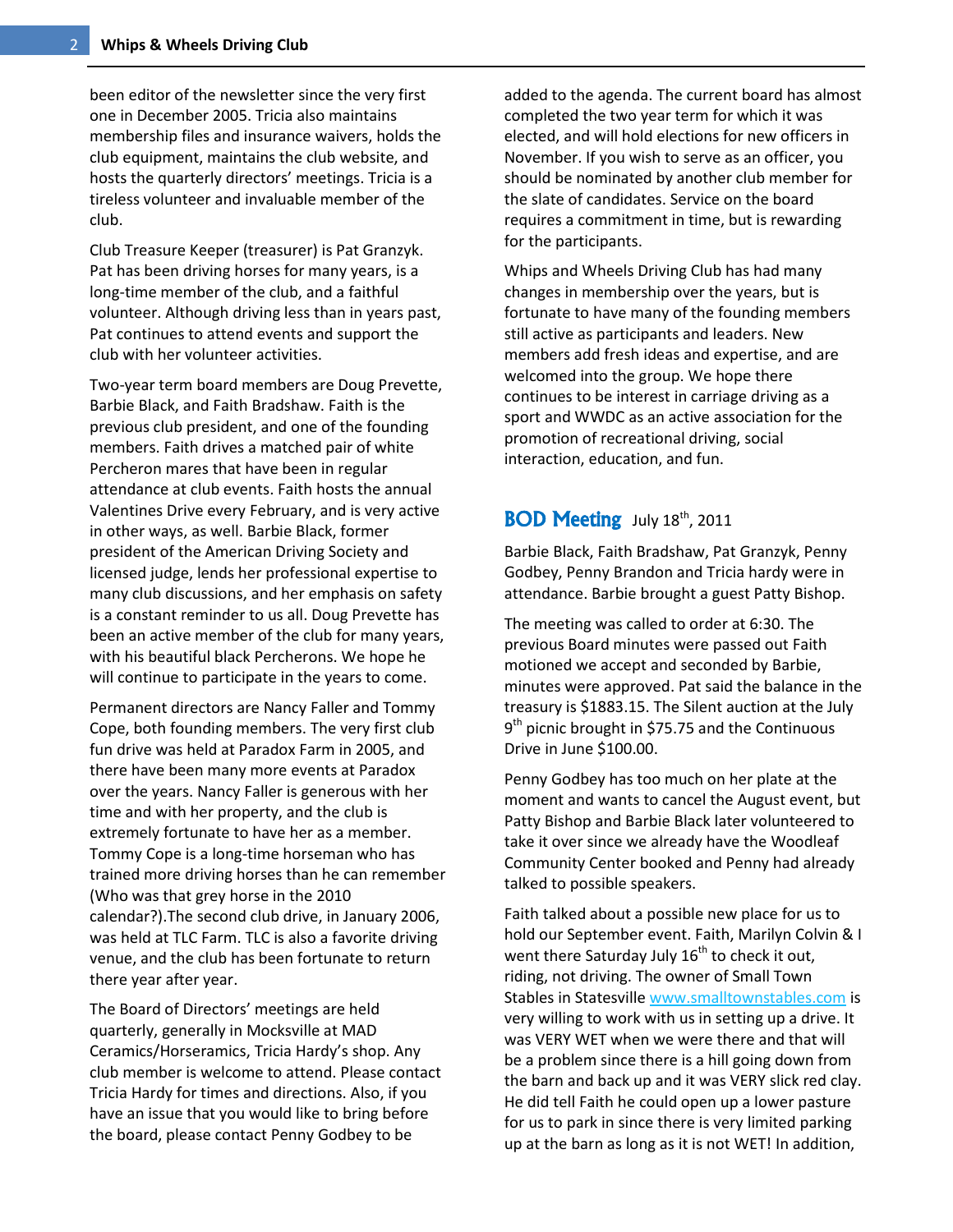there is a gate to access the trails without using the hill. There is a good size arena for us to set up a cones course. These trails are not good for show carriages, they still need to do a bit of trimming, they have only been open for about 1 year, but the trails are wide, flat (once you get down that hill and carriage accessible. The board approved Faith setting up a drive there and picked Sunday Sept  $25<sup>th</sup>$  (Saturday is a busy day for guided trail rides there). Faith & I will mark out a trail on Sat and we can bring our cones to set up a demo in the arena for after lunch. This will be a good experience for the boarders there to get used to carriages and see what fun we can have with the cones. The cost will be \$15.00 per turnout or horse & rider and we will bring our own lunch. There is a tack shop on the premises too if anyone is interested.

Barbie told us about a MINI CDE to be held in Chesnee SC. The WWDC has been challenged to join in the team challenge. Info from the E-mail I was sent and passed on is below. **Contact PRICE STORY** for more information Price Story [p\\_story@bellsouth.net](mailto:p_story@bellsouth.net)

*Dates, Oct. 17, 18. Yes, that is a Monday, Tues but it will allow us to piggy back with the horse trial at the farm and use the temp. stalls instead of having to contract for stalls, significantly raising the cost. To be run basically according to ADS rules. 4 hazards which will include 1 water hazard, no more than 4k on the marathon. We will keep it as flat as possible. Training, Prelim, a mini donkey division?. Forgiveness for those who overgrew the ADS 39" requirement. Dressage and cones on Monday, marathon on Tues. Who out there is interested and will come? We need to know we have at least enough to pay the minimal bills. The farm is between Chesnee SC and Forest City, NC off 221.*

Barbie presented a list of Rules generated from 3 or 4 different clubs she has belonged to over the years. Penny Brandon will type them up and we will pass them on. We will be asking everyone to read and sign that they understand them. This way we will have something in writing if we should have to ask someone to correct a possible safety hazard. We want to get serious about safety; we don't want anyone getting hurt, or any of our equine companions. I was also asked to send out a copy of our general rules to all members. Look for it in your

e-mail as a separate attachment. From now on ALL our fliers will have the following information on them. **"ALL riders or passengers in a carriage or on a horse, 18 years or younger will be REQUIRED to wear a helmet. Helmets are STRONGLY suggested for everyone else. "**

"Patty Bishop was present at the BOD meeting and requested the Whips and Wheels Driving Club consider sponsoring a benefit for Grace Hodge who has Cystic Fibrosis. The benefit would be at Paradox Farm on October 22nd following the WWDC Halloween Drive. Patty presented her ideas on the activities and types of events she had planned. Patty is also seeking volunteers to help her with the benefit.

After discussing Patty's proposal, the decision was made that it would be better if the benefit was not sponsored by the club, but was held as a separate event starting at 1:00 following the WWDC Halloween Drive. The club will publish information about the benefit in the newsletter and encourages anyone who would like to volunteer to contact Patty Bishop." To contact Patty Bishop for further information, call 704-278-1045 or [Patroicia.Bishop3@va.gov](mailto:Patroicia.Bishop3@va.gov) or [petmom1@att.net](mailto:petmom1@att.net)

Penny Brandon says our face book page is doing well.

\_\_\_\_\_\_\_\_\_\_\_\_\_\_\_\_\_\_\_\_\_\_\_\_\_\_\_\_\_\_\_\_\_\_\_\_\_\_\_

The meeting adjourned 8:00

Looking for driving helper near Hillsborough NC Min age 12, but no maximum. No experience necessary but need good horse sense. I will teach the person about carriage driving in exchange for their help. When we travel, I pay ALL expenses.

Types of Help needed:

Driving at home in Cedar Grove, NC. evenings or weekends only.

Navigator for occasional combined driving competitions and practice clinics.

Occasional carriage business for hire: special events with team of draft horses: Helpers are PAID for this work. Contact Reba Wagner [Wagne045@mc.duke.edu](mailto:Wagne045@mc.duke.edu) or

919.730.3320 Cell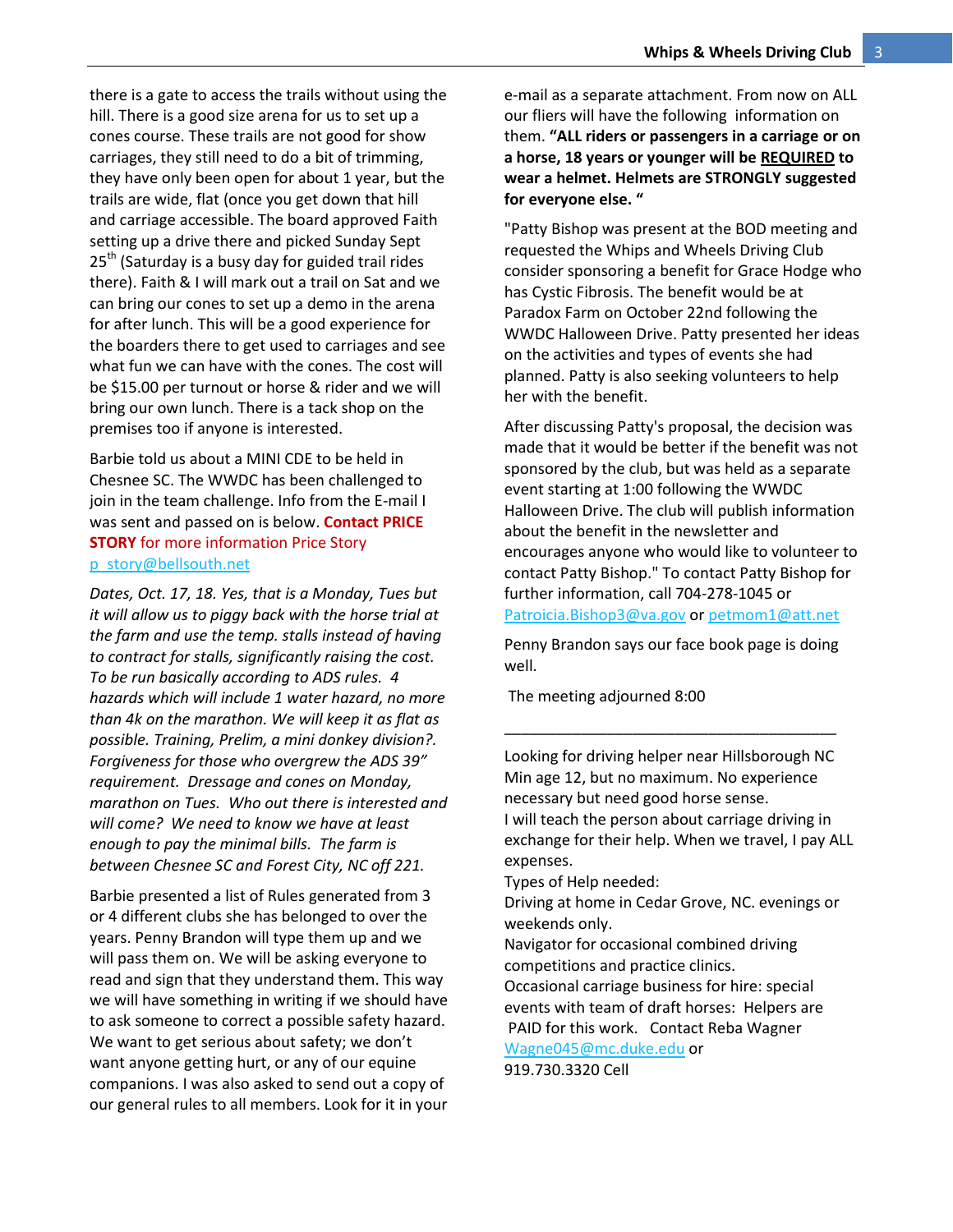#### **WHIPS & WHEELS DRIVING CLUB PRESENTS:**

# **TACK CLEANING TIPS**

#### DATE: 08/27/11 TIME: 10am to 3pm

**Change in Location, Now at:** Salisbury Blueprints, inside the KMD Building Salisbury NC Upstairs in the lunch Room

## **GUEST SPEAKERS:**

Dr. Jay Moore, Veterinarian

**Dr. Karla, Equine Chiropractor** 



## **Kenny Johnson, Barefoot Farrier**

Bring your friends and join the group as we share the tricks to perfect tack cleaning. Bring saddles, bridles, harnesses, halters, etc., an old sheet, terrycloth towels, a bucket, sponges and be prepared to clean! A variety of driving whips will be displayed also.



Lunch provided by Jersey Mike's-\$7.00/person **Desserts/drinks would be appreciated**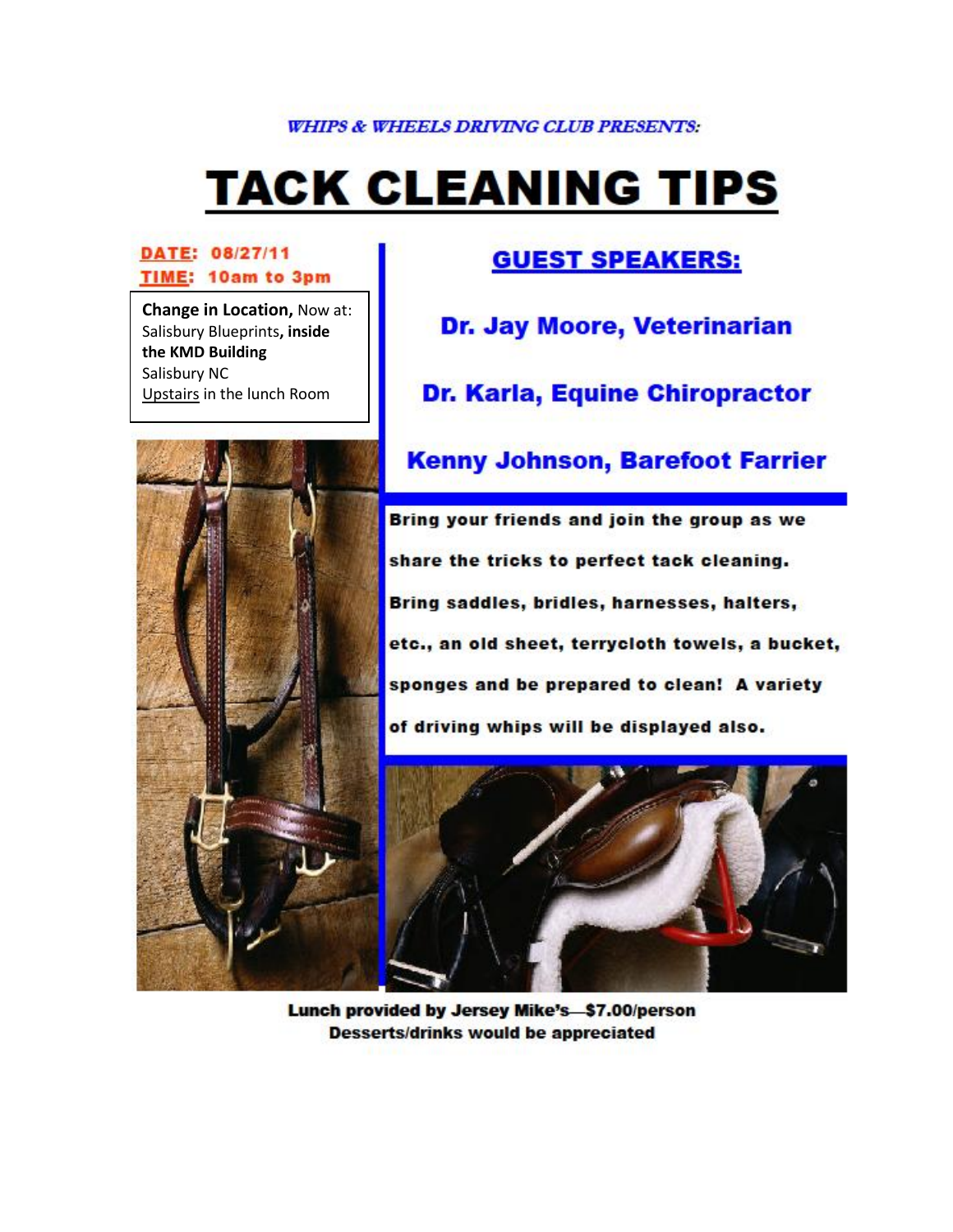#### Schedule for 2011:

\*Regardless of the event riders, visitors and spectators are ALWAYS welcome. Please come and check us out! \*

*August 27th* Salisbury Blueprints**, inside the grey KMD Building** Salisbury NC Upstairs in the lunch Room 1001 W Innes St, Salisbury, NC

We will meet **upstairs** in the lunchroom of the **KMD Building**. (The Building is grey and has a glass front.) Parking in the front, sides and rear of the building.

Lunch \$7.00 RSVP to Patty Bishop **(704) 278-1045**

See attached Flier

#### **Directions Salisbury Blueprints (KMD Building)**

From Mocksville take 601 South, go straight through the blinking light (601 will turn right) and continue on West Innes Blvd. After you go under the bridge the **KMD Building,** (Salisbury Blueprints) will be on the right, on the corner where West Innes, Old West Innes & Institute St all come together. Sonic will be on the other corner. From I-85 take East Innes cross over S Main St and continue on West Innes. Sonic will be on one corner and the **KMD Building** (Salisbury Blueprints) will be on the other at the intersection where West Innes, Old West Innes & Institute St. all come together.

*September 25th Sunday* Small Town Stable drive 645 Whites Farm Road Statesville, NC 28625

For more information, contact Faith Bradshaw 704- 213-7076

Directions: From I-40, take 77 north. Take exit **54** for **US-21.** Slight right onto **US-21 N/Turnersburg Hwy** 433 ft. Turn left onto **Jennings Rd** 1.8 mi. Turn left onto **Whites Farm Rd**

*October 22nd* Halloween at Paradox **Paradox Farm, Nancy Faller** Mocksville NC 27028 336-284- 6581

**From I-85** take Jake Alexander Blvd exit, go left stay on Jake Alexander Blvd until it T's with Hwy 601, go left stay on 601. About 12 miles you will see signs to Paradox Farm. The farm is on the left, trailer entry will be at the bottom of the hill.

**From I-40** take the Farmington Road exit, left over ramp to end, go right on Hwy 158, through Mocksville about 4 miles south you will come to the intersection of 801 & 601. Go straight about 2 miles. The farm will be on your right, go past the farm to the bottom of the hill. Signs will be there for the trailer entrance on the right.

*November 19th* Turkey Trot at **T.L.C. Farm, Tommy & Karen Cope** 331 Feedmill Road Advance, NC 27006 336-998-4915 **From I-40 & Hwy 158** take 801 south (approx 5 miles) to Advance, turn right on Feedmill Road. The farm is at the end of the road. **From Hwy 64** take 801 north (approx 6 miles) to

Advance turn left on to Feedmill Road. The farm is at the end of the road.

*December 4th* Christmas party @ Tuckers **From I-40 & Hwy 158** take 801 south (approx 5 miles) to Advance. Tucker's is on the left **From Hwy 64** take 801 north (approx 6 miles) to Advance. Tucker's is on the right.

*\*BYOL= Bring Your Own Lunch!*

#### *Classifieds:*

11/06 Sierakowski & Son 2 wheel cart, newly replaced seat, brakes, 36" wheels, 2 sets of shafts, fits a 15'-16' horse, good little cart just doesn't fit my horse properly, \$2000 OBO, pictures available, contact Carol Carter @ [flatriverfarm@netzero.net](mailto:flatriverfarm@netzero.net)

Carol Carter Flat River Farm Hurdle Mills, NC

I'm offering my mini Amish : cart[easy entry, new in 2003-4, lightly used and well kept] and harness[black leather, new, ec] for 500.00. Lucy Spencer, 768-6480 [spencer555@live.com](mailto:spencer555@live.com)